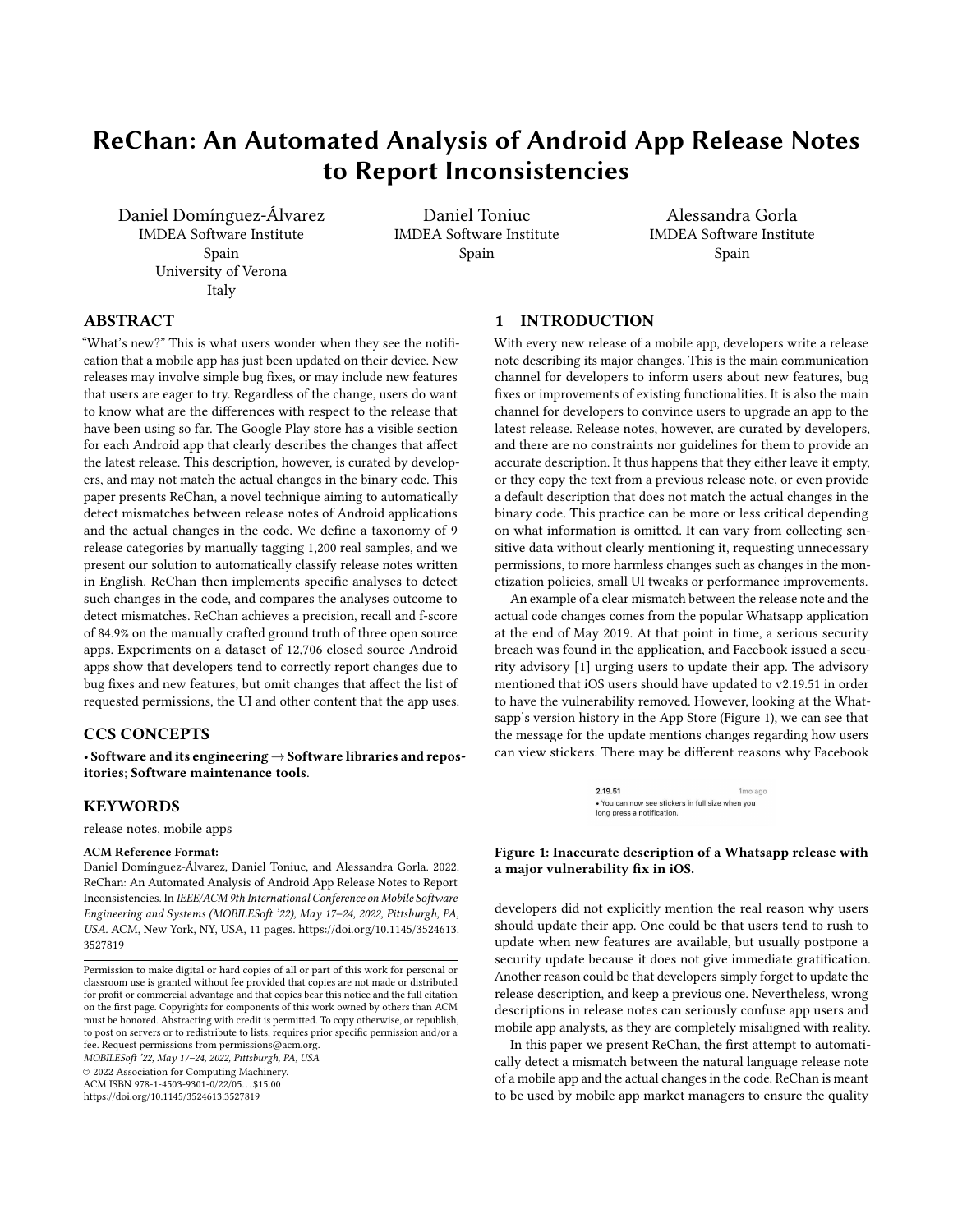#### MOBILESoft '22, May 17-24, 2022, Pittsburgh, PA, USA Daniel Domínguez-Álvarez, Daniel Toniuc, and Alessandra Gorla

and veridicity of release notes even when developers do not resort to automated techniques to generate them [\[2,](#page-10-2) [3\]](#page-10-3).

We limit the scope of this work to Android apps, since code analysis of the binary file is more accessible than other platforms (e.g. iOS).

Concretely, ReChan automatically analyzes the natural language descriptions of what has changed with a new release of an Android app, and automatically classifies them. In a second step, ReChan analyzes the actual changes in the app binary code to reveal mismatches, which are often due to omissions in the release descriptions.

We retrieve a dataset of 29,647 releases from the Google Play store, published between January and mid June of 2018 to evaluate ReChan. Among many solutions to automatically classify release descriptions, specifically, a rule-based approach, a solution based on binary relevance with two classification algorithms, and an innovative approach which combines short text topic labeling with binary relevance, our evaluation shows that the best approach is the rule-base strategy.

ReChan implements different static analyses to detect type of changes such as minor bug fixes, UI improvements and new features, and reports when the classification produced by the binary analysis differs from the outcome of the natural language analysis.

Experiments show that developers tend to correctly report changes due to bug fixes and new features, but omit changes that affect the list of requested permissions, the UI and other content that the app uses.

The main contributions of this paper are the following:

- We present a taxonomy of release notes of Android applications.
- We present a novel technique to automatically classify the description in natural language of a mobile app release.
- We present a combination of static analysis techniques that can detect what has actually changed in the binary of an Android app compared to the previous release.
- We evaluate the precision and recall of our binary analyses on the manually crafted ground truth of 30 releases of 3 open source apps.
- We evaluate the technique on a dataset of over 12K release notes.

The remainder of the paper is structured as follows. Section [2](#page-1-0) presents our taxonomy of release notes, Section [3](#page-2-0) describes each component of the technique, and Section [4](#page-5-0) presents the dataset and the results of the evaluation. We conclude summarizing the related work in Section [5](#page-8-0) and conclude the paper.

# <span id="page-1-0"></span>2 WHAT'S NEW? ANDROID APP RELEASE **NOTES**

App stores, such as the Google Play for Android and the Apple store for iOS, are the main interface for users to find and install apps on their mobile devices. In some cases, as it is for iOS devices, they are the only viable channel for users to install software on unrooted devices. While there is a plethora of research studies that show how app store managers should improve the quality, security and privacy of mobile apps on official stores [\[4\]](#page-10-4), there are only a few studies on the quality of the metadata that developers produce along with their apps.

<span id="page-1-1"></span>

Figure 2: Sample description and release note in Android.

In Android, when developers publish a new release of their app, they can update the general description of the application, and they can specify what changes affect the new release compared to the previous one. Fig [2](#page-1-1) reports an example of a description together with the release note of an Android app. In this example, the release note of Whatsapp mentions a change in an existing feature, specifically on how multiple voice messages would be played in a chat.

Release notes may be talking about different reasons for changes. Previous taxonomies of release notes consider "new features", "bugfixes" and "improvements" as the only reasons [\[5\]](#page-10-5). Since to the best of our knowledge there is no prior work on classifying release notes specifically for mobile apps, we manually analyze several real samples to define a more suitable taxonomy. Concretely, we manually inspect 1,200 release notes produced in 2018 regarding 1,000 different Android apps. We follow an iterative approach to define the taxonomy: first, two authors independently analyze and label the first 300 samples, identifying some classes of release notes. Upon the agreement of all the authors on the relevance of each class, we restart the process until we could not find any other relevant class. Table [1](#page-1-2) reports the nine topics that cover the taxonomy used in this paper. Together with an assigned name, in the second column, we present a brief explanation of our taxonomy in the last column.

<span id="page-1-2"></span>

| Name                | Description                                         |
|---------------------|-----------------------------------------------------|
| <b>INITIAL</b>      | First release of the app                            |
| <b>ANDROID</b>      | Fixes/Features regarding a new Android version      |
| <b>PERMISSIONS</b>  | Changes in the list of permissions requested by the |
|                     | app                                                 |
| <b>CONTENT</b>      | Changes in resources used by the app. data/poli-    |
|                     | cies/resources                                      |
| <b>BUGFIXES</b>     | One or more fix to the code to address an existing  |
|                     | bug.                                                |
| <b>IMPROVEMENTS</b> | Major changes to existing features                  |
| <b>FEATURES</b>     | New functionalities added                           |
| <b>UICHANGES</b>    | Changes in the user interface (e.g. new layout, new |
|                     | icon set etc.)                                      |
| NON-FUNCTIONAL      | Non functional optimization to the code involving   |
|                     | Performance/Security/Code                           |

Table 1: Taxonomy of release notes in Android apps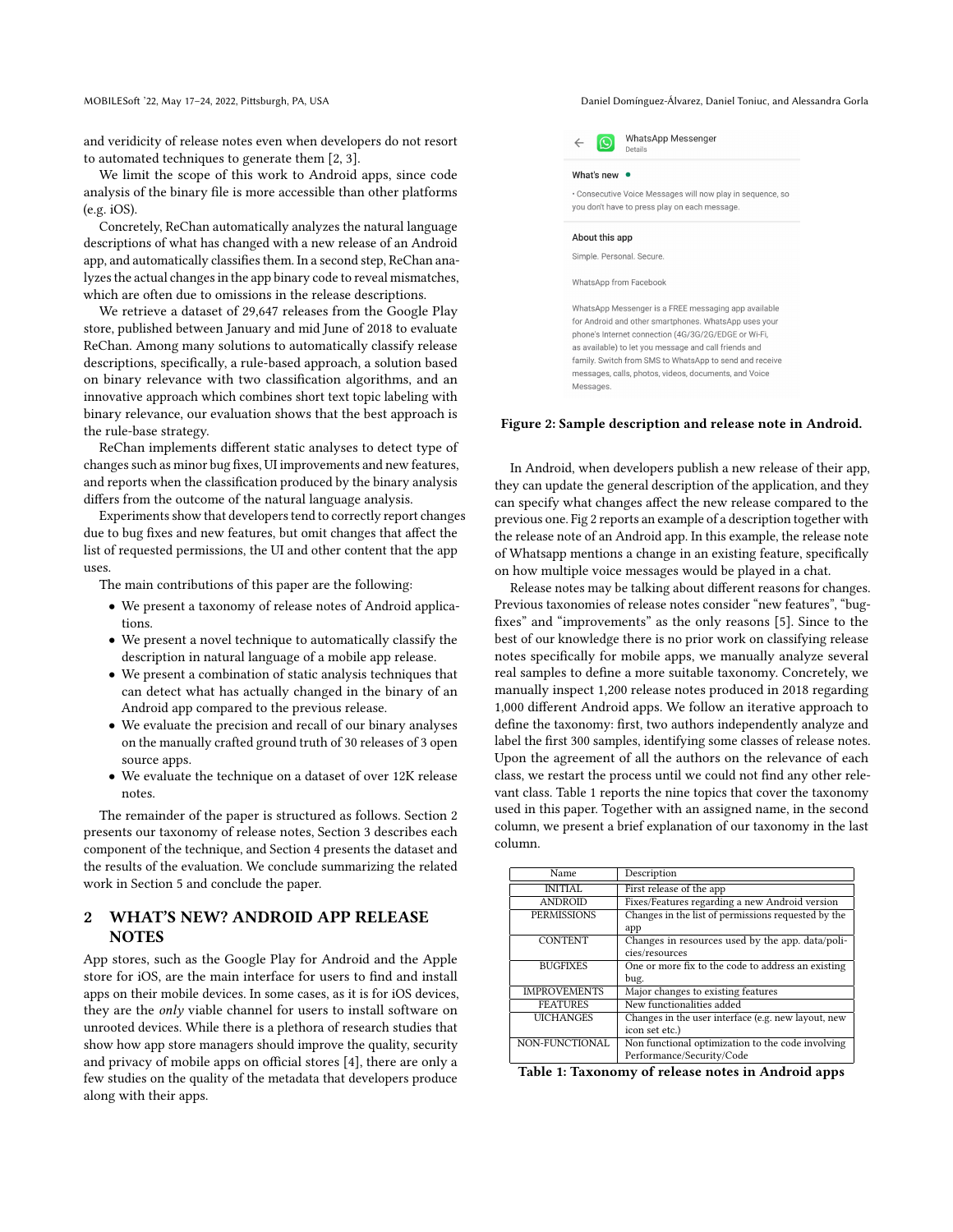The first class, INITIAL, represents release notes that simply state that this is the first public version of the app. The description is usually little informative and very generic. Class ANDROID, instead, includes release notes that explicitly state that the update is about supporting a specific new Android release. We observe several release notes of this type when a new major version of the Android OS is released. PERMISSIONS class comprises release notes that explicitly state that there were minor or major changes in the list of permissions that the app requests, while CONTENT includes all changes related to resources of the app (e.g. language files, local application data) without changes in the code. We then have three classes that detect changes in the code but at different levels. Class BUGFIXES covers release notes that mention only minor fixes to avoid known problems in existing functionalities. IMPROVEMENTS covers release notes that mention major changes to existing functionalities, while FEATURES covers descriptions of new functionalities that the new release offers. Class UICHANGES involves description of changes in the user interface (e.g. new iconset, new style, etc.). The last class covers release notes on NON-FUNCTIONAL changes. This includes descriptions of optimization or fixes of performance issues or security vulnerabilities.

Most release notes do not fall in a single category. It is in fact very common for developers to release a new version of their apps with improvements or new features, and at the same time fix several known bugs. In the next section we explain how ReChan can automatically classify release notes in natural language according to this taxonomy, and can automatically identify mismatches based on the actual changes in the code.

#### <span id="page-2-0"></span>3 THE RECHAN TECHNIQUE

The goal of ReChan is to report mismatches between the release note written in natural language of an Android app and the actual changes in the binary code with respect to the previous version. At a high level, ReChan works as listed in Figure [3.](#page-2-1) The technique takes as input the natural language release note of an app, its corresponding binary package in APK format, and the previous binary release. The natural language analyzer checks the description of the

<span id="page-2-1"></span>

Figure 3: Overview of ReChan

release note, and classifies it according to the taxonomy presented in Table [1.](#page-1-2) Similarly, the binary analyzer compares the binary release associated to the release note with the previous release binary. It identifies the main differences, and classifies the changes according to the same taxonomy. Once these two independent analyses are done, ReChan checks the classification outcomes and reports mismatches. We now proceed to explain the technical details of each component.

#### 3.1 Natural Language Analyzer

The goal of the natural language analyzer is to automatically classify a release note written in natural language according to the taxonomy of Table [1.](#page-1-2) As already anticipated, each release note could fall into multiple categories. For instance, "In-App Linking between Micromedex Drug Reference (or Micromedex Drug Info – Mobile) and Micromedex IV Compatibility. Updated functionality that allows for streamlined acquisition of clinically relevant information between applications. Functionality allows navigation between applications with carrying forward of initial drug(s) search" should belong to both FEATURES and IMPROVEMENTS classes. We initially considered the idea of parsing each sentence separately and classifying it to unique class (in the example above the first sentence would be classified as IMPROVEMENTS and the second one as FEATURES). However we quickly realized that this approach is not feasible, since very often developers write very short descriptions indicating multiple topics. "Bugfixes and improvements", for instance, is a commonly used description, and the same sentence describes two of the categories that we identify in Table [1.](#page-1-2)

To deal with this multi-classification problem, we implement and compare different techniques. Before that, ReChan applies some common pre-processing steps.

Each description goes through a data cleaning phase (to remove stopwords among other things), and descriptions that are in languages other than English are discarded. We then prepare the data to be in the right format for whatever classifier component ReChan has to use. We now describe each phase in details.

<span id="page-2-2"></span>3.1.1 Pre-processing Steps. ReChan receives one JSON file per release note. Before processing each description, we need to make sure that it contains a valid "what's new" section (developers may leave it empty). We also clean text fields of each entry from HTML tags.

The Language Detection component identifies the main language of each description. We resort to two libraries [\[6,](#page-10-6) [7\]](#page-10-7) for this purpose, since our first evaluation shows complementary abilities. We assign a language tag only if there is an agreement between the two, otherwise we consider the language as unknown. Our current implementation does not support multi language descriptions. However, in the future we could include at this stage the logic that divides the description into multiple paragraphs and parses them separately. ReChan currently only supports the English language. We thus filter out any entry that we do not recognize as English text.

ReChan includes a component for Data Preparation which transforms release notes into a representation that can be processed by specific classifiers later in the pipeline. Regardless of the strategy, this component transforms the string representation of the textual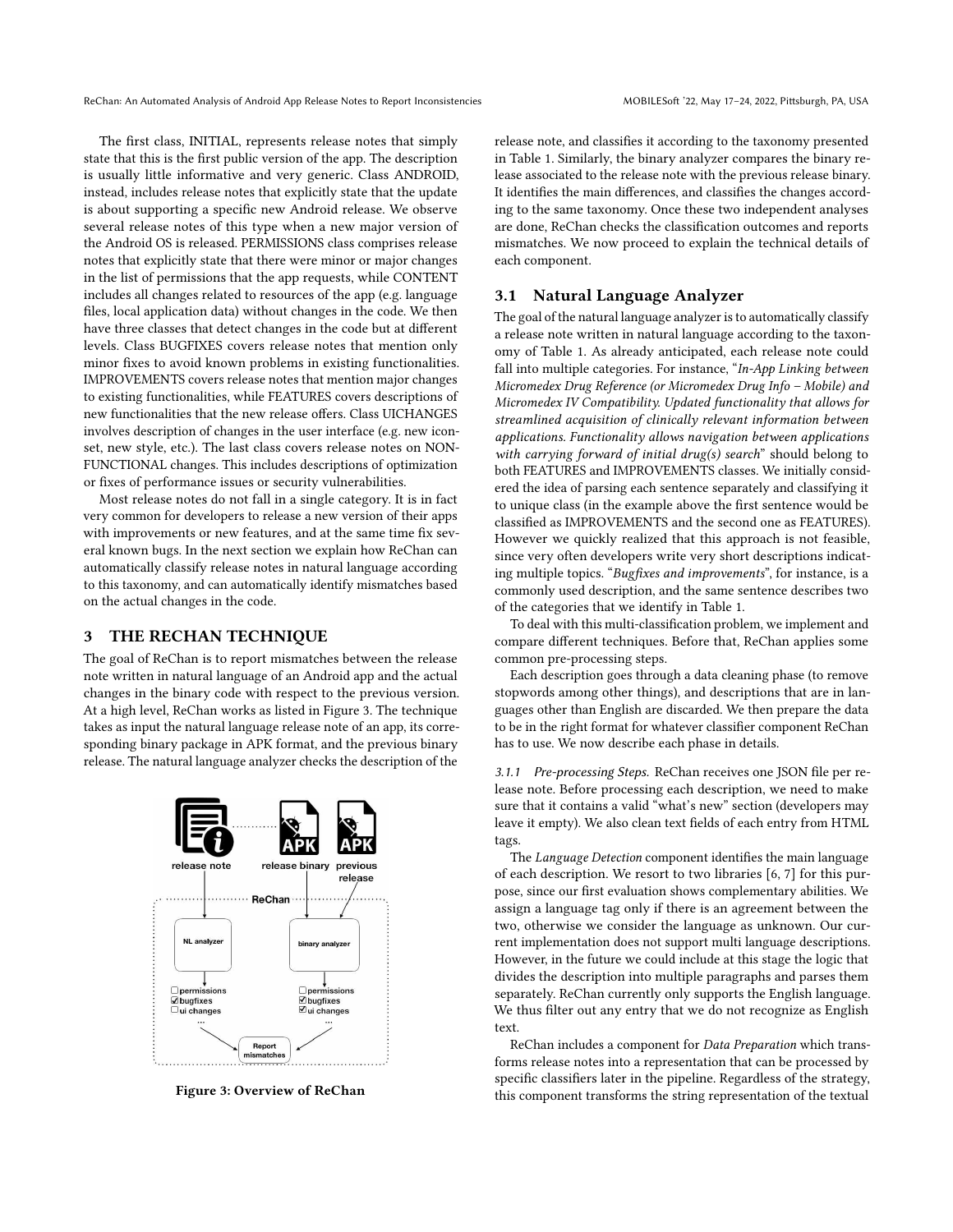description into a higher level abstraction named Document. We use this abstraction to decouple any natural language processing library that operates on the texts from the rest of the implementation. We include convenience methods for tokenization, stemming, word filtering, lemmatization and sentence splitting. We do not use a standard stopwords list for word filtering, since some stop words or non alphabetic tokens need to be excluded while others not.

The data preparation stage can also include a vectorization step, to transform the data into a numerical representation needed by some of the following strategies. The vectorizer has to follow the design of sklearn $^1$  $^1$  (i.e. implement fit() and transform() methods). In our implementation we use four such vectorization strategies: Term Frequency, TF/IDF, LDA and Biterm.

3.1.2 Classifier Strategies. ReChan includes three strategies to classify text in the categories of our taxonomy: rule based, Naive Bayes and SVM, and topic modeling.

Rule Based Topic Labeling. The rule based approach mimics the process that a human annotator uses to observe patterns in the texts. We define a set of rules through several iterations involving discussions of all authors. We started by observing the most common words associated with each manually classified release note to identify the taxonomy, and we include these words in the rules (this process resembles keyword search). We soon realized that pattern matching on individual words could not achieve good performance, and this is when we introduced operator fields in our rule format. Each rule returns True/False based on the application of the operator on the text and on an auxiliary list of operands. Table [2](#page-3-1) presents the types of operator and their logic.

<span id="page-3-1"></span>

| <b>Rule Name</b>        | Operand1 | Operand <sub>2</sub> | Description                           |  |
|-------------------------|----------|----------------------|---------------------------------------|--|
| <b>INCLUDE</b>          | Text     | list(words)          | Returns True if any of the words      |  |
|                         |          |                      | exists in text                        |  |
| <b>EXCLUDE</b>          | Text     | list(words)          | Returns True if none of the words     |  |
|                         |          |                      | exists in text                        |  |
| OR                      | Text     | list(rules)          | Applies the rules on text and returns |  |
|                         |          |                      | True if all of them are true          |  |
| <b>AND</b>              | Text     | list(rules)          | Applies the rules on text and returns |  |
|                         |          |                      | True if any of them is true           |  |
| <b>NOT</b>              | Text     | rule                 | Apply the rule of text and returns    |  |
|                         |          |                      | the result negated                    |  |
| Table 9. Dula anouators |          |                      |                                       |  |

Table 2: Rule operators

Adding operators increases the performance of ReChan significantly based on our evaluation. We improve it even further thanks to two more enhancements: our rules can restrict their scope to single sentences. This feature is beneficial to reduce the number of false positives when looking for word co-occurrences. Moreover, our rules support the feature to specify the part of speech for operands. This allows to deal with cases where a word can have different meanings based on its part of speech (e.g. issue means a problem when it is a NOUN and the action of supplying an item when it is a VERB). Using this mechanism we defined a list of 72 rules. [2](#page-3-2)

<span id="page-3-0"></span><sup>1</sup>https://scikit-learn.org/stable/

Naive Bayes and SVM. The rule based approach has some limitations when it comes to generalization. To explore alternative solutions we turned our attention to design a completely automated solution.

The first method we propose leverages classical text classification algorithms, Naive Bayes and SVM, to assign labels to release notes. The application of these algorithms in our context is not straightforward, because they require a single label per item while our release notes may belong to multiple classes. To overcome this limitation, we train independent binary classifiers for each class.

Differently from the rule based approach, Naive Bayes and SVM classifiers need to be trained before they can be used. For this we create a separate task for training, using part of the labeled dataset.

Topic Modeling. We also use topic modeling algorithms to extract latent semantics from cleaned release notes, and then apply classic classification methods on the resulting topical distributions. We support two topic modeling methods: LDA [\[8\]](#page-10-8) and the Biterm Topic Model[\[9\]](#page-10-9) (which is suppose to perform better for short texts). Our expectation was that topic models would identify finer topics or hidden relations in our data, which would better fit the classifiers and consequently increase the prediction performance.

Regardless of the strategy used, the natural language analyzer classifies the release note according to one or more classes defined in our taxonomy.

#### 3.2 Binary Analyzer

The goal of this component is to analyze the binary package of the Android app, and compare it with its previous release. We implement one or more specific static analyses to identify the changes that we consider in our taxonomy reported in Table [1.](#page-1-2)

3.2.1 Class 1: Initial. In our dataset we have a few descriptions of release note that simply say that this is the first version of the app. This class is a corner case for our analysis, since in principle there should be no previous binary file to compare the application against. ReChan simply checks from all the sources we have access to, if there is any version of the application prior to the one under analysis. If it can find a previous release, then it flags the release description as inaccurate.

3.2.2 Class 2: Android. This analysis aims to assess if the release note addresses a change in the Android platform that the application targets. We perform this analysis by simply checking the information listed in the manifest file of the application. We report that this is the case when we identify a change in the targetSdk, minimumSdk, or maximumSdk fields of the manifest.

3.2.3 Class 3: Permissions. To identify changes that involve permissions, ReChan simply analyzes the Android manifest of the application. It extracts the list of requested permissions, and it compares it against the previously declared ones. It reports any relevant change in the list of permissions. ReChan ignores the ordering of the permissions and duplicates since they do not have any semantic effect on the application.

3.2.4 Class 4: Content. To identify changes in the content of an application we focus our analysis on the supporting files that the

<span id="page-3-2"></span><sup>&</sup>lt;sup>2</sup>We provide the full list of rules at<https://tinyurl.com/rechan-ground-truth>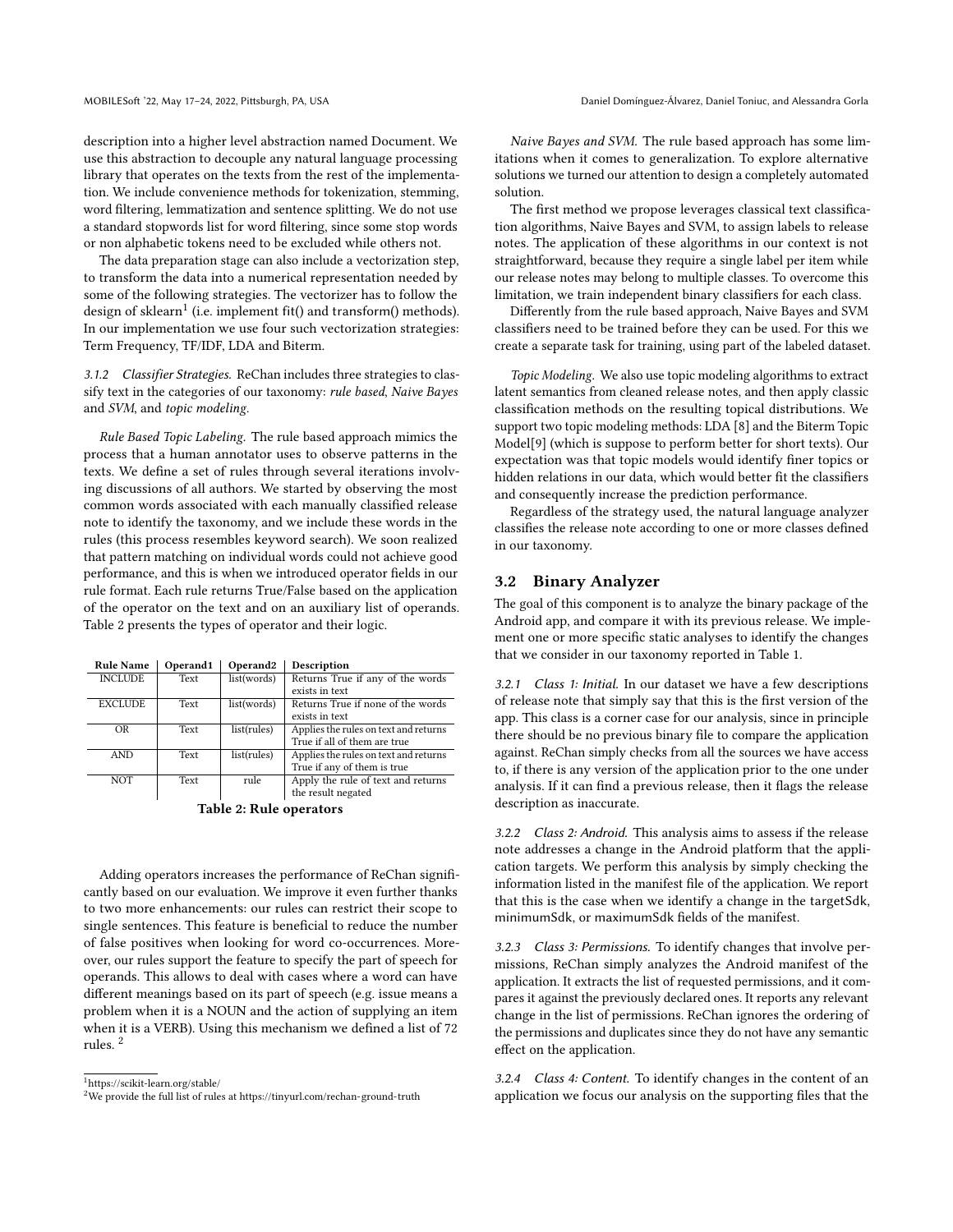application includes. Files like sounds, images and language translations usually reside in the res/ and assets/ sub-folders of the APK package. However, in these folders there are also user interface related files like layouts, animations, color palette definitions, which are out of scope for this class.

The analysis thus consists in collecting all the files in the res/ and assets/ sub-folders that are not XML binary files (since these are the resources used in the user interface). For each file we compute the sha256 hash of the content. By hashing the files we can see if a file has changed even if the name is the same or, if a file is the same despite having a different name. We compare the set of hashes in each version of the application to determine whenever there has been a change in the content or not.

3.2.5 Class 5: Bugfixes. For finding out if a release is a bug-fix, we first need to calculate the ratio of change in the code that the two versions have. To achieve this goal we include a component in ReChan that calculates the ratio of change between the code at the bytecode level and the new classes that exist in the newer version of the application. This component serves as the foundation for the [3.2.6](#page-4-0) and [3.2.7](#page-4-1) classes too. To implement this analysis we take inspiration from a blog post by Quarkslab[\[10\]](#page-10-10). In this work we expand on the original idea by first filtering out third party libraries with Libradar [\[11\]](#page-10-11).

The first step in our implementation is to filter out the business logic from the standard library and third party libraries that might be in the application. Since developer's code is bundled with third party libraries in the dex files, we use Libradar for detecting third party libraries. We remove all classes that fall into the package name of a known third party library detected by Libradar.

Once we have the list of classes that belong to application code, we group them by their package name. Since developers usually obfuscate Android apps on release, ReChan uses a heuristic to detect if a class is obfuscated or not. Then, obfuscated classes are grouped in the same package. The rationale behind grouping by package name is that classes are unlikely to change their location unless the developer makes a significant refactoring of the code.

For each class in the application we calculate its simhash[\[12\]](#page-10-12). This hash is more stable to small changes and will yield a similar hash if two classes are similar. We calculate a 128bit hash divided in four 32bit hashes. The first hash refers to information about the class itself; public, private, abstract, final, if it is an interface, etc. The second hash refers to the methods implemented in the class; the number of methods, the type of method, the length of the code. The third hash is similar to the second one, but is on class fields. The forth and last one is the hash of the bytecode.

The end goal of this simhash is to calculate the nearest neighbors in the previous version for each class in the newer version. This selection gives us a coarse approximation of what classes are the most related.

For each group of neighbors we then calculate the distance between the bytecode contained by each class. The neighbors are ranked by this distance and we pick the closest one as the corresponding class in the previous version. To calculate the distance, we use the Levenshtein distance of an abstracted version of the bytecode. We cannot use reliably the raw bytecode for this task, because instructions may use different registers in different compilations.

In the original implementation the bytecode was categorized in semantic families. For example, the invoke-\* instructions were categorized as invoke operations, and arithmetic operations were all abstracted to the same arith operation. For our particular case this broad categorization meant that, for instance, if a bug-fix in a method involves a change between < and <=, we would not be able to see it. For this reason, our abstraction only removes arguments and registers from each instruction, and applies the distance on the instruction's names.

The last step involves normalizing all the numbers and returning the aligned classes with their similarity score and the overall ratio of change between versions. We align classes that we could not align to any other class in the previous version to a dummy entry, and set a similarity of 0% between the class and the dummy.

For a bug-fix, the expected ratio of change between versions should be low. Thus, we consider any app that has a ratio of change below 0.4% of change and is greater than 0% to be considered a bug-fix.

<span id="page-4-0"></span>3.2.6 Class 6: Improvements. When a new release includes improvements, the code should, intuitively, contain more changes compared to just a bug-fix. For instance, rewriting a whole method to improve its functionality will result in a bytecode very different from its previous version. We consider an improvement of the code base also the case adding new methods or new classes, without exactly adding new features. Since we expect an improvement to have more changes in the code compared to bug-fixes, we resort to the same analysis we implemented to identify bug-fixes, but we consider a release to belong to this class when the rate of change is above 0.4% of change.

<span id="page-4-1"></span>3.2.7 Class 7: Features. We consider a new version to contain new features if it has new functionalities that the user can see and interact with. For instance, if there are new buttons, menus or other UI elements that lead to new code that did not exist before. Functionalities in Android are often implemented as separate Activities.

ReChan implements a diff analysis to identify new features using two checks: 1) it reports differences if the new version contains a class that inherits from Activity which does not appear in the previous release of the application, or 2) there are changes in the layout files included in the application.

3.2.8 Class8: UI Changes. In Android applications the user interface files are written in XML, and then compiled to a binary XML format. These files are included in an internal folder res/, separated in folders by their type (layout, animation, menu, etc) and other properties like Android version or screen resolution. For instance, layout-sw600dp-v21 will contain layouts that are used in the version 21 of Android and screens with 600dp. In order for the developer to change the UI of the application, he or she must edit these files.

Therefore, we expect a diff between version to contain changes in the user interface if it has changes in those files. To run this check, we take all the binary XML files that are in the res/ folder, and calculate the sha256 hashes of each of them. Then, if there are different hashes between the two file lists, we consider that a user interface file has changed and therefore we consider the release change as belonging to this class.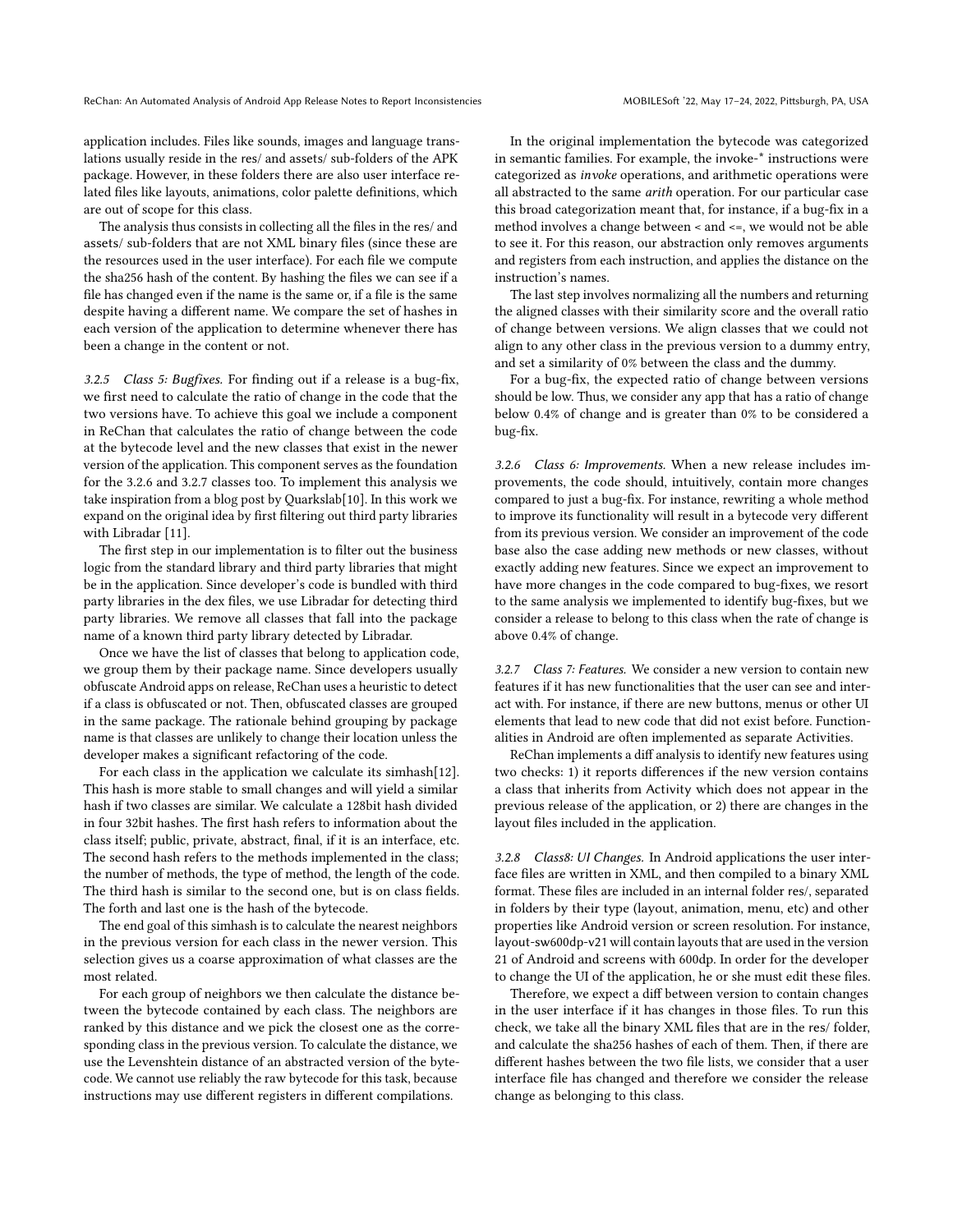3.2.9 Class 9: Non-functional. Some release may address non functional changes. They may include security patches (as the Whatsapp example presented in Section [1\)](#page-0-1), or they may improve the performance of the application. ReChan currently cannot identify this class of changes, but rather classifies them as improvements or features. The challenge of automatically classifying these changes is that the analysis should consider the semantic of the changes, and this is beyond the scope of this paper.

#### 3.3 Report Mismatches

ReChan compares the classification done on the description in natural language and on the binary and it analyzes mismatch. Our binary analysis assumes that when there are new features there is also a visible change in the UI. Thus it does not report a mismatch if the release note does not mention UI changes when it mentions new features.

### <span id="page-5-0"></span>4 EVALUATION

We evaluate ReChan according to the following research questions:

- RQ1: How accurate is the natural language analyzer in classifying release notes? Relying on our manually labeled samples, we compute precision and recall, and we compare the performance of all classifiers that ReChan implements. We also report the distribution of release notes across topics on the whole dataset.
- RQ2: How accurate is the binary analysis component in classifying the changes across two releases? Relying on the manually crafted ground truth of 30 releases of 3 open source applications we compute precision and recall and perform a qualitative analysis of the results.
- RQ3: How often does binary analysis produce a matching result with the natural language classifier? This study aims to quantify how analysis on code and on the description agree on the type of release.
- RQ4: What cases can ReChan reveal when analyses produce a mismatch? This study is a qualitative analysis of some of the cases we have in our dataset.

We now discuss the dataset, and later present each research question.

#### 4.1 Dataset

For the evaluation of ReChan we need a dataset of applications with release notes, corresponding binary file and the previous release of the same application. For this purpose we used Tacyt, a large database owned by ElevenPaths (Telefonica). This database collects information about Android and iOS application across several stores, and it stores binary files and metadata.

The platform offers a query language that allows filtering the applications according to certain criteria. We set our filter to obtain applications that published releases in 2018 and that were published in the Google Play store.

After running the queries we obtain a dataset of 29,647 releases from January of 2018 to mid June of 2018. Filtering out the entries with no message in the "recent\_changes" field (i.e. the "What's new message") or entries without binaries, reduces the dataset to 18,018 releases. We further remove HTML tags from the messages, and

MOBILESoft '22, May 17-24, 2022, Pittsburgh, PA, USA Daniel Domínguez-Álvarez, Daniel Toniuc, and Alessandra Gorla

<span id="page-5-1"></span>

| Topic               | Train set       |        |      | Test set |        |      |
|---------------------|-----------------|--------|------|----------|--------|------|
|                     | $\overline{PR}$ | Recall | F1   | PR       | Recall | F1   |
| <b>ANDROID</b>      | 0.99            | 0.92   | 0.95 | 0.93     | 0.82   | 0.87 |
| <b>BUGFIXES</b>     | 0.99            | 0.98   | 0.98 | 0.96     | 0.99   | 0.98 |
| <b>CONTENT</b>      | 0.75            | 0.53   | 0.62 | 0.88     | 0.41   | 0.56 |
| <b>FEATURES</b>     | 0.80            | 0.14   | 0.24 | 0.55     | 0.01   | 0.22 |
| <b>IMPROVEMENTS</b> | 0.89            | 0.67   | 0.77 | 0.97     | 0.66   | 0.79 |
| <b>INITIAL</b>      | 0.83            | 0.79   | 0.81 | 0.67     | 0.50   | 0.57 |
| NON-FUNCTIONAL      | 0.92            | 0.89   | 0.91 | 0.87     | 0.92   | 0.90 |
| <b>PERMISSIONS</b>  | 0.93            | 1.00   | 0.96 | 0.50     | 1.00   | 0.67 |
| <b>UICHANGES</b>    | 0.92            | 0.84   | 0.88 | 0.91     | 0.77   | 0.84 |

Table 3: Classification results using Rule Based method

apply the language detection process described in Section [3.1.1.](#page-2-2) By filtering out applications with non English release notes, we reduce the dataset to 12,706 releases.

From this dataset we randomly sample 1,200 entries, and label them manually with topics, as explained in Section [2.](#page-1-0) We further divide the labeled dataset in a training dataset (1,000 entries) and a test dataset (200 entries) to use with classifiers that require training. We look for previous binary releases in our reference database. Out of the 1,200 manually labeled cases, we only found 103 cases. All these cases, though, are carefully checked, and we have high confidence that there are no (or very few) releases between the two samples we use for our analysis.

## 4.2 RQ1: Accuracy of Natural Language Classification

We use the 72 rules that we produced to label the entries with the predefined categories. We built the rule set by iteratively analyzing the training dataset of 1,200 entries and the classification results on that very same set. To avoid overfitting the data, we refrained from running the classification on the test set until we considered the rules completed. We analyze the performance of this solution by running the classification and looking at the precision, recall and F1 scores for both the train and the test set, and we report the results in Table [3.](#page-5-1)

The performance of the rule based strategy is surprisingly good for most of the categories. Furthermore, checking the difference between the results on the training and test set, we see that the solution did not overfit the train dataset.

We need to mention that the results obtained on the test set for the categories "INITIAL" and "PERMISSIONS" may not be reliable due to the small number of positive samples in the set. Second, we can observe that for very specific categories such as "ANDROID" and "BUGFIXES", the performance is higher than for the more general categories. This is also because developers tend to use clear keywords (e.g. Android release or bugfix) almost always in these type of release notes. Third, the results for the "FEATURES" category are much worse than for the others. This is because descriptions in this category are application specific, and it is hard to define general rules without overfitting on the data. Developers, in fact, tend to describe the new feature (as in the example in Figure [2\)](#page-1-1), rather than using general terms such as "New features'. 'Lastly, we note the very good performance on the "NON-FUNCTIONAL" class which, even though is quite a broad topic, is represented in the texts by few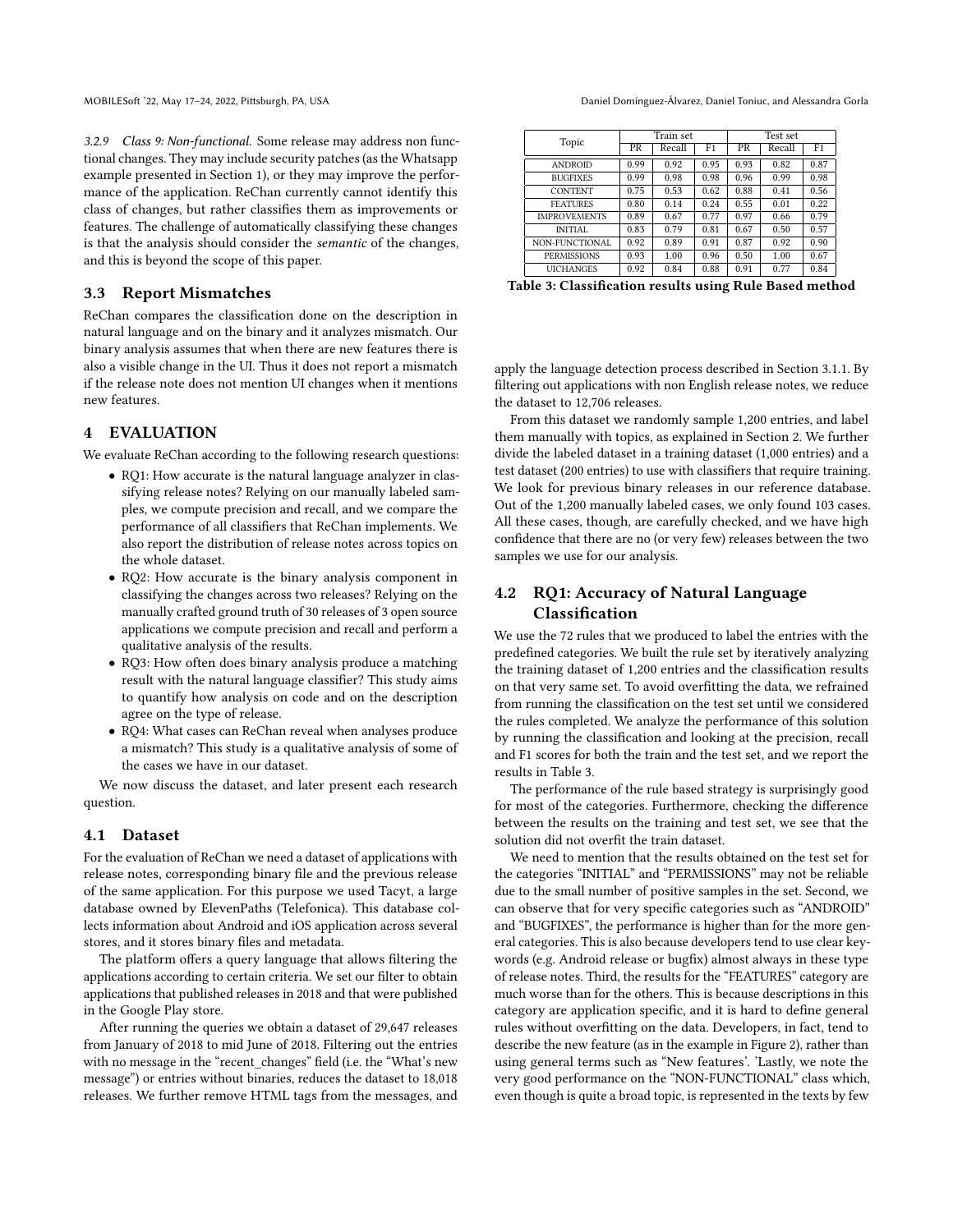ReChan: An Automated Analysis of Android App Release Notes to Report Inconsistencies MOBILESoft '22, May 17-24, 2022, Pittsburgh, PA, USA

<span id="page-6-0"></span>

Figure 4: Performance (F1 score) comparison of classification algorithms

common expressions (e.g. "performance optimizations", "increased speed").

The rule based is the best performing classifier overall. We now briefly comment on the other solutions we evaluated.

Naive Bayes and SVM. The vectorization of the data was done using term frequency for Naive Bayes and TF/IDF for SVM. We tried different variants of these algorithms to select the best fitting one for our situation. For Naive Bayes we compared the performance of Multinomial NB with Complement NB by running 10 iterations on the training set and selecting 80% of the data for training the algorithms and 20% for testing. Results show that Complement NB performs slightly better than Multinomial NB.

For SVM we tried both Linear SVM, which is often recommended for texts, and One Class SVM which was used in prior works [\[13\]](#page-10-13). Unfortunately, the results for One Class SVM were completely unsatisfactory with the classifier yielding all entries as negative for most of the classes. Once the optimal configurations for both classifiers were selected, we trained them using the training set and run them against the test set. Because the number of examples for the "INITIAL" and "PERMISSIONS" topics was too small, and the classifiers could not learn any relevant models, we removed those topics from the analysis.

The results show a slightly better performance for the SVM classifier compared to Naive Bayes for most of the topics. For "BUG-FIXES" and "OPTIMIZATIONS" the performance is higher than for the others, probably because there are few terms used to express the changes in these categories. Unlike for the rule based approach, the "ANDROID" category does not obtain such high results with the automatic classifiers.

Topic Modeling. Since the dataset contains short texts, which are not adequate for data classification, we tried to enhance the performance by using a topic modeling method to transform each text from a distribution over a vocabulary of words to a distribution over a set of topics. There are prior works in literature that resort to this technique. Hong et al [\[14\]](#page-10-14) mention using topics from text as supplementary features in text classification, while Phan X. et al [\[15\]](#page-10-15) extract auxiliary topics from a large "universal corpus" to enhance the performance of their algorithm. In our context there

<span id="page-6-1"></span>

Figure 5: Distribution of release notes into categories

are two main reasons why this solution is potentially interesting: a linguistic one and a statistical one. From the statistical point of view, we expect that topic modeling would group common features of similar texts and would allow the classifier to operate on a smaller and better divided space. From the linguistic point of view, we expect that topic modeling would produce a finer grained distribution of topics, compared to our high level taxonomy, and that each of these new topics will be a subtopic in our taxonomy. For topic modeling we trained LDA[\[8\]](#page-10-8) and Biterm[\[9\]](#page-10-9) models using the entire dataset of 12,706 entries, from which we extracted the test set. These algorithms require that the number of topics is set a priori. We tried multiple options in the range 10-100. We did not explore values over 100 topics because in our manual exploration of the texts, we saw that they are quite clustered around some general themes and, even though more specific topics than ours can be found, their number cannot be very big.

Naive Bayes performs better than SVM when combined with both topic modeling algorithms. Given the reduced dimensional of the data, we suspect the reason is that NB can learn faster. In terms of classification performance, we see that relatively good results are obtained for "BUGFIXES", while for other categories the results are not as good as expected. Probably the reason why the "BUGFIXES" category performs better is that it is very clearly defined in the original texts. Comparing the results obtained with LDA and Biterm we can see that they are similar, with slightly better scores obtained by LDA. One reason for the poor performance of Biterm can be the small number of iterations (100) we used when we ran the algorithm. We had to select this small number because the Biterm library we used [\[16\]](#page-10-16) is very slow and does not allow for parallelization.

Figure [4](#page-6-0) summarizes the results with a comparison of the F1 scores of all the solutions on each class. We use the best strategy among our solutions to classify the whole dataset of release notes. Figure [5](#page-6-1) reports this information.

# 4.3 RQ2: Accuracy of Binary Analysis Classification

In order to evaluate the accuracy of the heuristics we implement in the binary analysis component, we manually craft the ground truth of 30 releases by looking at the actual changes in the code between two subsequent releases. For this purpose we look for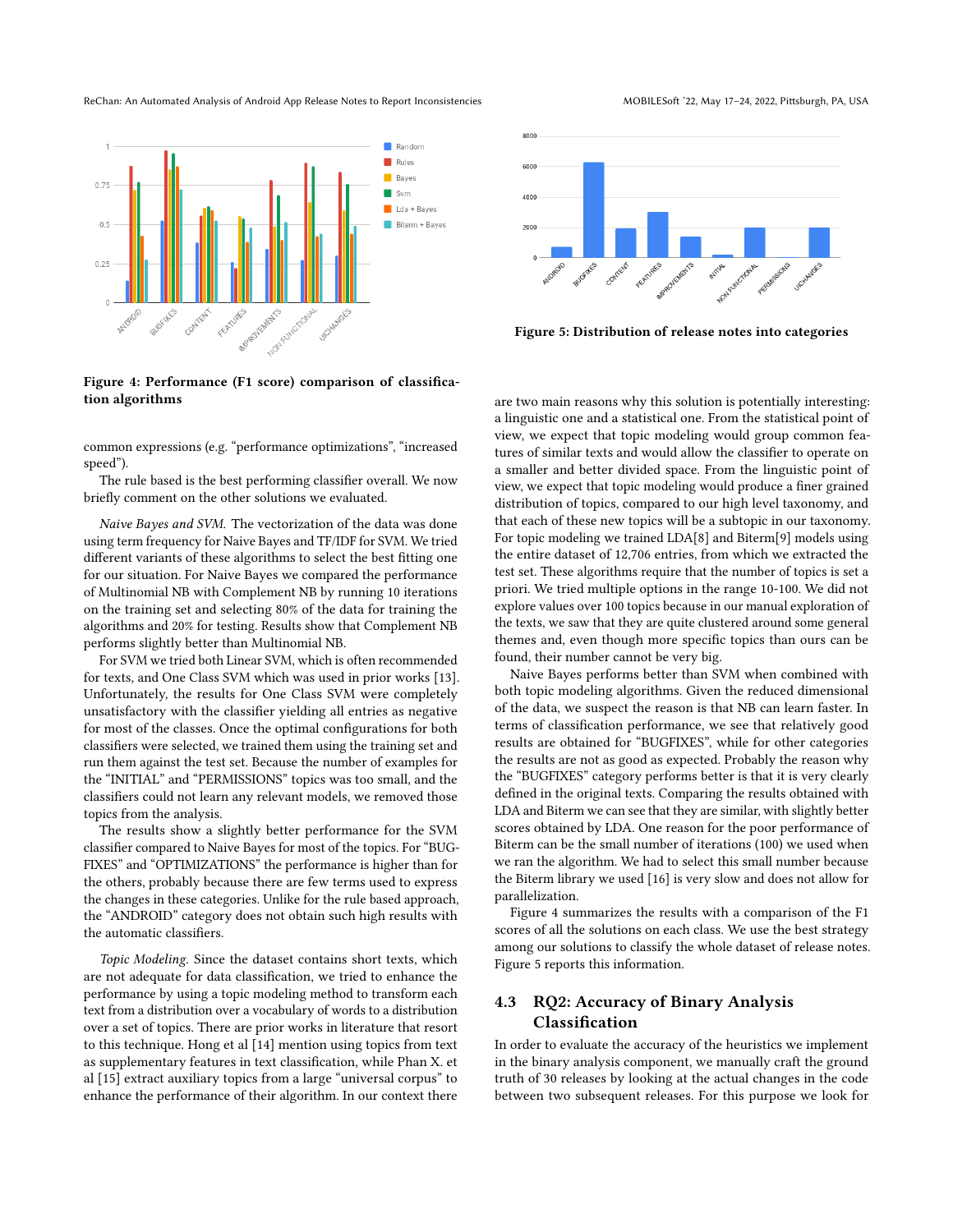MOBILESoft '22, May 17-24, 2022, Pittsburgh, PA, USA Daniel Domínguez-Álvarez, Daniel Toniuc, and Alessandra Gorla

open source applications on F-droid satisfying the following conditions: 1) the repository should have at least 10 releases, 2) each release should specify the associated commit and should have the corresponding pre-compiled binary from developers, in order to avoid bias in building it ourselves, and 3) the app should be mostly in Java or Kotlin, since our analyses support only Dalvik bytecode and not native code. Following these criteria we select three apps: AnkiDroid, a flashcard-based study app, Markor, a todo and notes editor, and MTG Familiar, an app that offers utilities to play the Magic card game.

For these apps we select the most recent release and keep it only if both the selected and its previous release have binary files. When this is not the case, we discard both releases and continue with the preceding ones. We thus obtain 10 release deltas for each app, and for each of them we analyze each commit among releases to classify the type of change according to our taxonomy. We finally use our ground truth [\[17\]](#page-10-17) to compute the accuracy of our analyses for each class. Table [4](#page-7-0) reports the results.

<span id="page-7-0"></span>

| Class           | Precision | Recall | F-score |
|-----------------|-----------|--------|---------|
| Permissions     | 1.00      | 1.00   | 1.00    |
| Android         | 1.00      | 1.00   | 1.00    |
| Content         | 0.96      | 1.00   | 0.98    |
| UI-changes      | 1.00      | 1.00   | 1.00    |
| <b>Bugfixes</b> | 0.50      | 0.29   | 0.37    |
| Improvements    | 0.82      | 1.00   | 0.90    |
| Features        | 0.78      | 1.00   | 0.88    |

Table 4: Precision, Recall and F-score of the binary analysis classification.

We note that the performance of ReChan is very good for most classes, except for bugfixes. We now discuss some insights of the manual analysis of all the false positives and false negatives against the ground truth.

ReChan seems to miss a change regarding permissions. We investigated the problem and we found out that the binary release actually did not have any change in the list of permissions, and thus is in accordance with ReChan, making recall 1 for this class. This is likely an example of a hotfix when producing the release binary which is not reflected in the repository. ReChan reports one false positive for class content. This is because it detects that the changelog file changes, and developers included this file in the resources. ReChan is less accurate when it comes to distinguish whether changes in the code address new features, improve existing code or simply fix bugs. The worst performance clearly affects the bugfix category, where ReChan suffers many false positives and false negatives. A closer look at the data reveals that 75% of the false negatives are in the MTG app, which has a single developer who tends to create less releases with multiple changes and multiple bugfixes at once. For all these cases ReChan flags these bugfixes as improvements, since the portions of changed code is very large. Despite the bad performance of distinguishing large bugfixes from improvements, we can say that our heuristics are very effective.

#### 4.4 RQ3: Reporting Mismatches

We run the binary analysis of ReChan on the binary pairs for which we have the ground truth regarding the release note. Since we do not have the ground truth on the actual changes in the code, in this study we just report the mismatches with the classification of the release note, taking this latter as the correct one, and we analyze them in detail in the next section.

Table [5](#page-7-1) reports the results for each category according to this classification:

- AP (Agree Positive): Binary and natural language analyses agree that the release belongs to a specific category.
- AN (Agree Negative): Binary and natural language analyses agree that the release does not belong to a specific category.
- MB (Miss Binary): The release note says the app belongs to a category, the binary analysis does not.
- MRN: (Miss Release Note): The binary analysis says the app belongs to a category, the release note does not.

MB could actually be errors in the release note descriptions (i.e. the developer describes the release note as a bugfix, but it has essential changes that go beyond that). MRN, instead, could actually be omissions of the developers in describing the release note (as the Whatsapp example in Figure [1\)](#page-0-0).

<span id="page-7-1"></span>

|                   | AP     | AN     | МB    | <b>MRN</b> |
|-------------------|--------|--------|-------|------------|
| Permissions       | 0.97%  | 66.99% | 0.97% | 31.07%     |
| Android           | 6.80%  | 60.19% | 4.85% | 28.16%     |
| <b>Bugfixes</b>   | 51.46% | 17.48% | 2.91% | 28.16%     |
| Improvements      | 13.59% | 35.92% | 9.71% | 40.78%     |
| Content           | 26.21% | 10.68% | 0.00% | 63.11%     |
| <b>Features</b>   | 24.27% | 10.68% | 1.94% | 63.11%     |
| <b>UI</b> changes | 17.48% | 15.53% | 3.88% | 63.11%     |

Table 5: Percentage of matches and mismatches when compared to the ground truth of the release note. MRN are likely omissions in the descriptions.

From the low AP rate and the high MRN rate, we can deduce that developers usually do not mention that there has been a change in the permissions list. In general this practice of not clearly describing the reason of the change in the code affects classes Android (1 in 4 release notes do not mention these changes in the description), and especially Content, for which nearly 80% of the new releases include changes in the supporting files that are packaged with the applications, but only 26% of the developers mentioned it in the release note.

Bugfixes is the most common class according to our binary analysis, with a 51% of cases marked as containing bugfixes. However, 79% of the analyzed applications contain changes in the bytecode small enough to be considered as bugfixes. One third of those applications are not marked as bugfixes in the release. We believe the reason for the mismatch could be that in those cases developers introduce improvements in the code, but such improvements did not change the bytecode much, and therefore our heuristics fail. Another reason could be that the changes happen in the native code, which we do not analyze.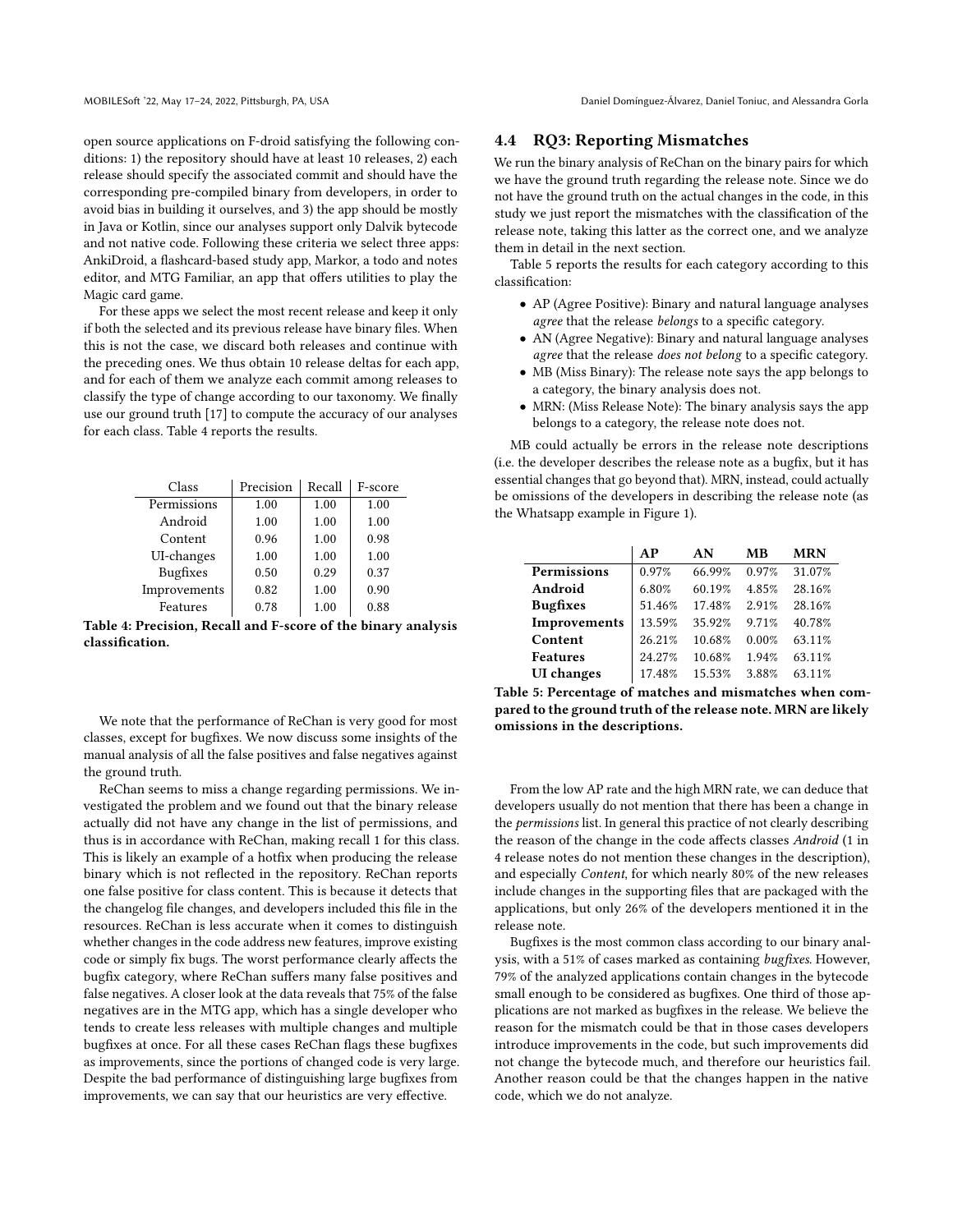Half of the analyzed applications contain mayor changes in the code, which is what we consider an improvement. The majority of the cases are not marked as containing improvements however. This can be due to developers assuming that improvements are intrinsic to releasing a new version. Or likely developers add new functionalities that our binary analysis considers improvements, but developers consider as new features.

80% of the cases contain changes in the files related to the UI, while only around 17% of release notes mention changes in the user interface, either functional or cosmetic changes. This case is very similar to the content class, and we believe that developers simply do not consider necessary to mention changes in the resources folder unless it affects what the user actually cares about: new functionality (15% of the cases) or new content that the user interacts with (26% of the cases).

#### 4.5 RQ4: Qualitative Analysis

We perform a qualitative analysis of most of the cases that we analyze with ReChan. This analysis allows us to understand in more detail the reasons of the mismatches, i.e. that either the binary analysis is not able to detect relevant changes or it detects changes that are not mentioned in the release note.

Some of the applications are tagged as BUGFIXES, FEATURES or IMPROVEMENTS but we could not see any of that in the output of our static analyses. After manual inspection, we found that these cases were applications programmed in languages different than Java/Kotlin. Most of those cases were C/C++ games, but we also found a Xamarin application. Since our tool only supports Dalvik bytecode, the static analysis missed these relevant changes. On the other side of the spectrum, a hybrid application developed in JS changed the version of the underlying framework between releases because of a security vulnerability reported in the framework. This major change confuses our static analysis tool, because it yields big changes in the application, but the release note only mentioned the update because of a security issue. Some of the applications that are marked as containing Android related changes were not detected as such. After manually inspecting the release note and both versions, we found that most of the applications made changes in the code related to the change in the permission model in Android 6. Other applications introduce changes related to Android Oreo. One in particular introduces an Adaptive Icon, a new feature in Android Oreo, that needs to be implemented as a XML file in the res/ folder. This change would be detected as the UICHANGE class instead of the correct ANDROID class. We detect cases where the release note advertises changes in the UI or claims new features, however the static analysis could not detect these cases. These releases implement changes that dynamically change the UI. This means that unfortunately we cannot detect them with static analysis. Other releases are labeled as IMPROVEMENTS and BUGFIXES. In the cases where the rate of change between releases is too high, ReChan will classify as BUGFIXES too, beside IMPROVEMENTS. We also have opposite cases where changes are too small, but developers believe these are actual IMPROVEMENTS. Another limitation of our static analysis on the bytecode is obfuscation. Despite being resilient to obfuscation, we assume that both releases are obfuscated. We found one example where obfuscation was introduced

between the releases we analyze. This causes package names to change completely, and confuses the clustering step of our analysis. We tried to disable the clustering step for this case, and we confirm that ReChan is able to correctly match the classes, albeit more slowly. For the future we plan to use a Merkle tree as data structure to group packages based on their structure rather than relying on their names. Out of the 1,200 release notes that were manually labeled, 19 of them were classified as initial release of the application. Most of them were indeed the first version of the application. However, one particular case, an application called MYVIDEO has 10 prior versions to the one we analyzed. The release note for that release is "init". We also check the prior release notes to discard the possibility of a sloppy developer who did not changed the release note since the inception of the application. That is not the case, since the other release notes contain more meaningful messages compared to the one in our dataset. Of the applications that we statically analyzed there are 32 applications with changes in their permission list, without mentioning anything in the release note. Some are harmless permissions, but there are applications requesting access to the location, sms, audio and video record, and other dangerous permissions. One particular case request the permission WRITE\_SETTINGS that according to the Android documentation should not be used by normal applications [\[18\]](#page-10-18).

#### <span id="page-8-0"></span>5 RELATED WORK

There is a large body of work that involves the analysis of mobile app stores [\[4\]](#page-10-4). We now briefly discuss related work regarding the analysis of natural language artifacts, diffing binary files, and the analysis of releases.

Analysis of Android Natural Language Artifacts. In [\[19\]](#page-10-19) the authors aim to provide more personalized app classification and hence better app search experience for the users. The approach relies on contextual enhancement of each application and a Maximum Entropy classifier to divide applications into categories.

With an average of 22 reviews per day for each application [\[20\]](#page-10-20) user reviews build up to a consistent source of information ready to be analyzed for the benefit of users, developers and vendors. Thus many papers analyze these artifacts for instance to identify frequent complaints (functional errors, feature requests, app crashes) and most negatively impacting complaints (privacy and ethical features, hidden costs) [\[21\]](#page-10-21). Guzman et al [\[22\]](#page-10-22) try different classifiers to sort reviews according to a defined taxonomy. More complex solutions try to gain a deeper understanding of the reviews. Custom rule based solutions can be developed to collect specified details such as in [\[23\]](#page-10-23) where 237 rules were used to extract features and features request. Or even mixed solutions such as in [\[24\]](#page-10-24) where a combination of rules to process natural language, sentiment analysis and, statistical information from text is used to group reviews in the categories of a predefined taxonomy. While the previously presented studies use predefined categories or hardcoded rules, others use topic modeling solutions to allow the categories to be driven by the data. AR-miner [\[25\]](#page-10-25) provides an automatic solution for information extraction from app store's user reviews, which can help developers and managers get an insight on the problems that need to be addressed. [\[26\]](#page-10-26) implements a similar approach to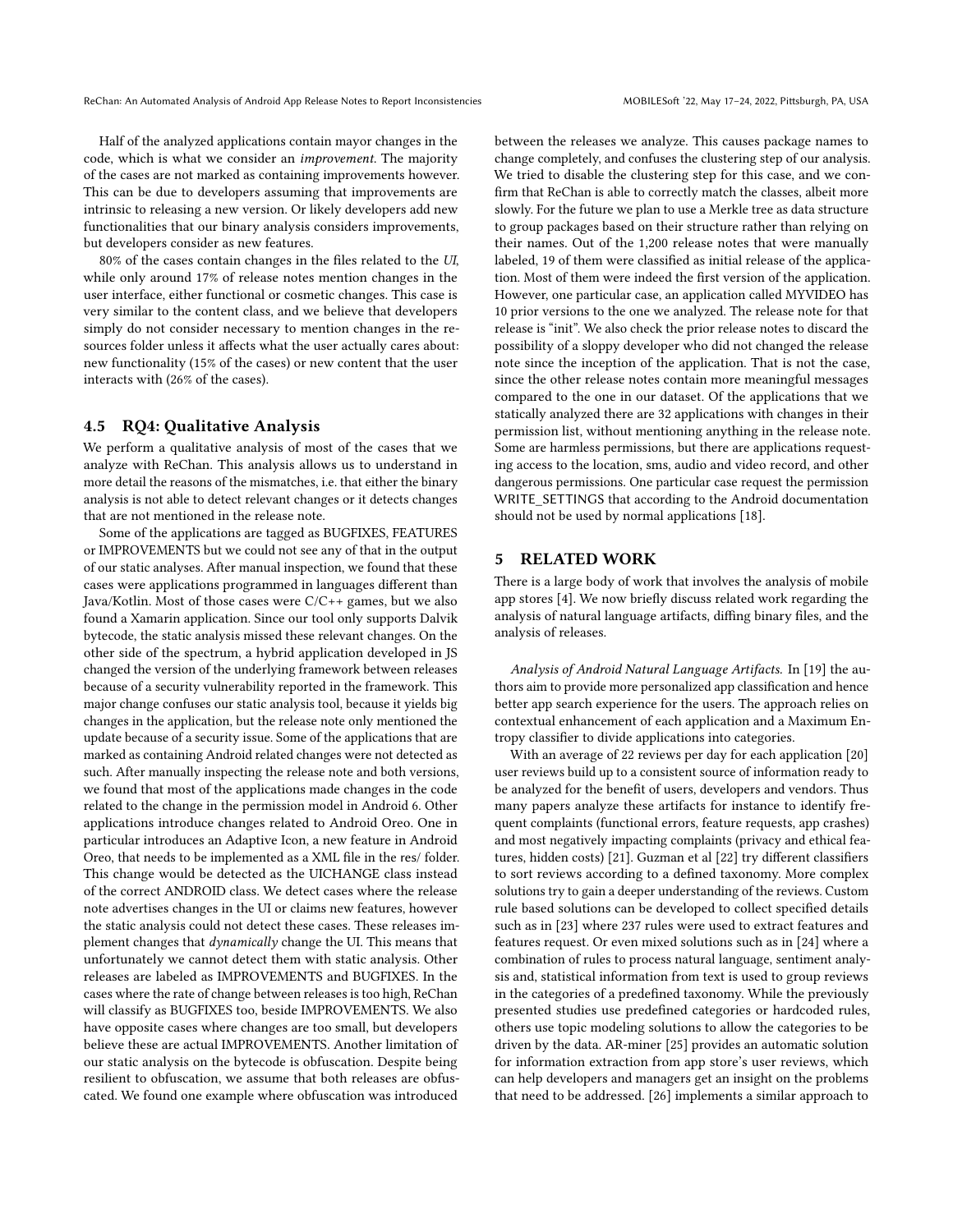extract information at micro level (one review), meso level (app related reviews) and macro level (entire store).

Beside user reviews, there are few studies dealing with app descriptions. Having a clear description of what an application does will help elevate the users concerns, and hence will bring benefits for both the users and the developers. Furthermore, potential malware application can be identified since these will avoid describing their real behavior [\[13,](#page-10-13) [27–](#page-10-27)[29\]](#page-10-28).

Binary diffing. Binary diffing aims to extract the similarities and differences between two binaries. It is used in scenarios where source code is not available like patch diffing for exploit generation or malware analysis. The biggest challenges in binary diffing are code obfuscation and compiler optimizations. Both techniques can modify the form of the binary to the point where a naive analysis fails. No matter how obfuscated a binary is, its semantics will be similar to a non-obfuscated version of the same program. For that reason, recent research has focused on extracting the semantics of the binaries. Luo et al [\[30\]](#page-10-29) aim to detect software plagiarism by extracting the semantics of each basic block as a set of equations and solves the similarity using a theorem prover. This similarity is then used to find the longest common sub-sequence of semantically equivalent basic blocks. This technique shares with ReChan the idea of matching the sequence with a fuzzy matching algorithm, but our tool focuses in sequences of Dalvik instructions instead. Bourquin et al [\[31\]](#page-10-30) use a combination of the well-known BinDiff algorithm introduced by Halvar Flake in 2004 [\[32\]](#page-10-31) with the Hungarian algorithm for bipartite graph matching [\[33\]](#page-10-32). The authors report that matching accuracy improves significantly compared to only using BinDiff. Some techniques, like function inlining, alter the inter-procedural graph or the intra-procedural graph of a binary. Tools that only focus on the intra-procedural graph can see its effectiveness reduced because of this alterations. Ming et al [\[34\]](#page-10-33) propose a technique that relies on taint analysis and automatic input generation for finding semantic differences in the inter-procedural graph. This semantic properties can overcome such obfuscation techniques because they cross the procedural boundaries and thus, they are not affected by the shape of the CFGs. Programs compiled with different optimization options or different compilers can have very different binaries as a result. Egele et al [\[35\]](#page-10-34) propose a dynamic analysis technique to overcome this problem. The technique emulates the functions of the target binaries and extracts the side effects produced in a controlled environment. Two functions are matched if they share similar side effects under the same environment. [\[36\]](#page-10-35) presents another technique for avoiding obfuscation in binaries. It combines static and dynamic analysis to record traces of syscalls during the execution of a program. This trace is converted to a slice that represents the instructions that affect in any way the trace. From the slices the technique extracts a set of equations for each slice that are checked for equivalence using a solver.

Release Analysis . There exist studies on how the behavior changes across different releases of the same Android app [\[37](#page-10-36)[–41\]](#page-10-37). Martin et al. analyze a large number of app releases and their corresponding reviews from users. They observe that over one third of the releases cause a change in user ratings [\[42\]](#page-10-38). Xia et al. instead, use machine learning techniques to effectively predict mobile app releases that are more likely to crash [\[43\]](#page-10-39). Last but not least, Khomh

et al. show how shorter release cycles lead to better quality perceived by users [\[44\]](#page-10-40). Nayebi et al., aim to study the release practices in mobile development. Their analysis is based on surveys of developers and users rather than on actual data retrieved from app stores [\[45\]](#page-10-41). Moreno at al. focus on the quality of release notes as we do in this paper, but propose to automatically generate them from actual code changes [\[2,](#page-10-2) [3\]](#page-10-3). Their solution, however, can only be applied when source code is available, which is not the case for us. Mostafa et al. study behavioral backward compatibility of Java libraries, and among other findings they show that the majority of behavioral backward incompatibilities are not well documented in API documents or release notes [\[46\]](#page-10-42). This supports our finding that Android app release notes often omit important changes as well.

In our previous work we studied the release practice in mobile apps, comparing how developers produce releases on the Android and iOS platform [\[47\]](#page-10-43). That work, however does not analyze binary files, but mostly focus on release dates. Hassan et al. studied the release notes of 1,000 emergency updates on the Google Play store, and they found that developers rarely explain the reasons of the update [\[48\]](#page-10-44). They manually analyzed the binary changes to understand why developers urged to produce a new release, and they found 8 reasons, mostly associated to simple development mistakes. While our work is similar to theirs in terms of analyzing binary files and release notes in Android apps, our work is more general and automated, while their work is manual and focuses only on few specific releases. The same authors studied also bad updates in Android, and found that bad updates with crashes and functional issues are the most likely to be fixed by a later update. However, developers often do not mention these fixes in the release notes [\[49\]](#page-10-45). This finding again partially confirms what we observe in our study. Similarly, Roseiro et al. study same-day releases that are published by popular packages in the npm ecosystem. Their manual analysis of the existing release notes suggests that same-day releases introduce non-trivial changes, but mostly bug fixes [\[50\]](#page-10-46).

# 6 CONCLUSIONS

We presented ReChan, a novel technique to automatically detect mismatches between release notes of Android applications and the actual changes in the code. We defined a taxonomy of 9 release categories by manually tagging 1,200 real samples, and we evaluated several solution to automatically classify release notes written in English. Our evaluation shows that a rule-based approach works better than classic classifier techniques and better than topic modeling. We then presented several specific analyses to detect different class of changes in the code. Despite the many limitations of the analyses we could get to interesting findings: Our evaluation shows that on a dataset of 12,706 Android apps, developers tend to correctly report changes due to bug fixes and new features, but tend to omit changes that affect the list of requested permissions, the UI and other content that the app uses.

#### ACKNOWLEDGMENTS

This work was partially supported by the Spanish Government's SCUM grant RTI2018-102043-B-I00, Grant RYC2020-030800-I funded by MCIN, the Madrid Regional project BLOQUES S2018/TCS-4339, and gifts from Facebook.